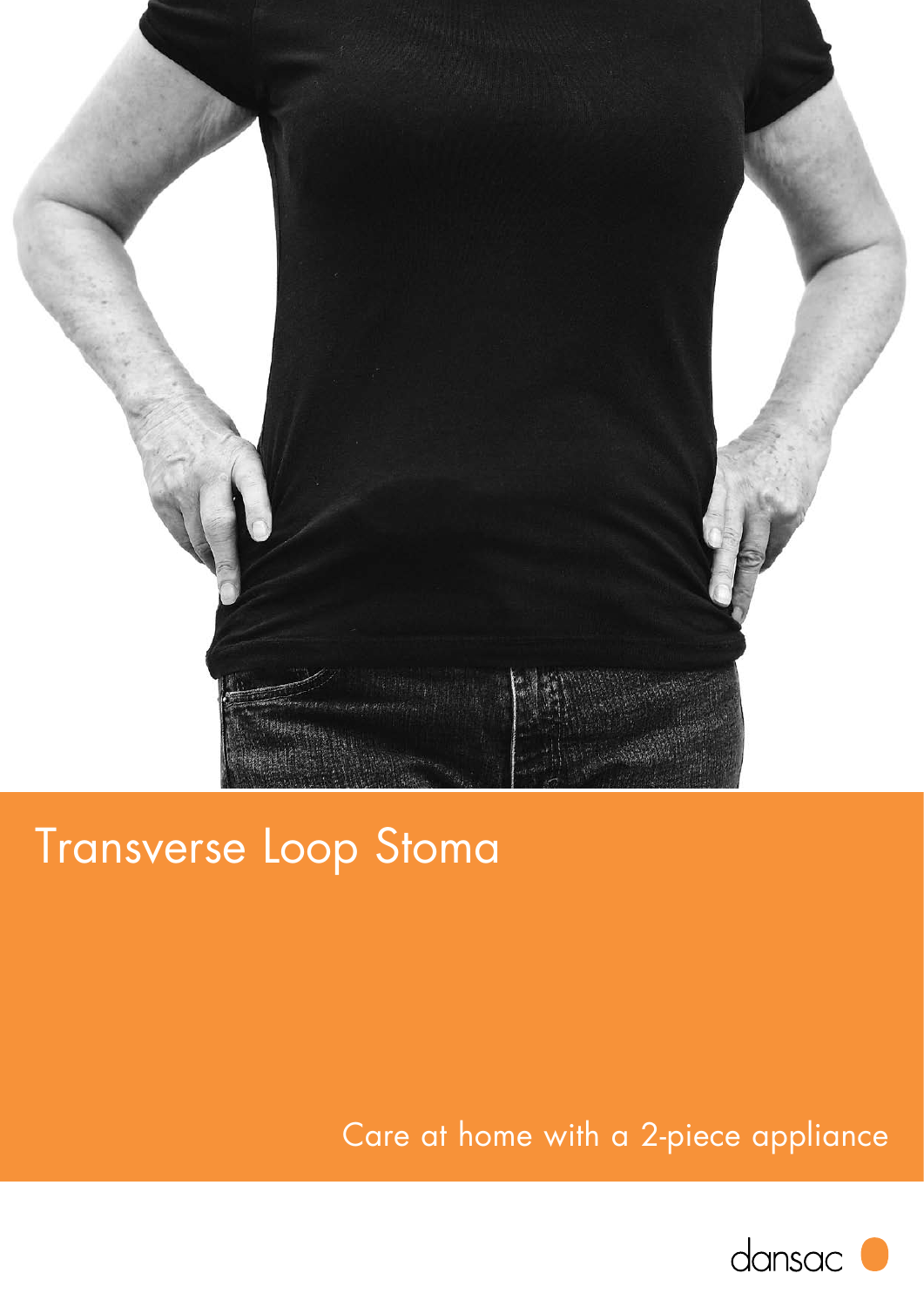# Taking care of your transverse loop stoma





formed the bowel is not completely divided however is skin. The stools will often be a little looser than normal,



1) Open the clamp or integrated closure at the pouch end. Empty the pouch by holding the outlet into the toilet and regulate the opening with your fingers. Some prefer to kneel next to the toilet when emptying the pouch.

 (if required)

#### Emptying



2) When you have emptied the pouch, wipe the opening with toilet paper if needed.



3) Fold up the pouch and close it using either the integrated closure or a clamp.

### Changing the pouch



1) Hold on to the wafer and remove the 2) Wipe lightly around your stoma. used pouch.

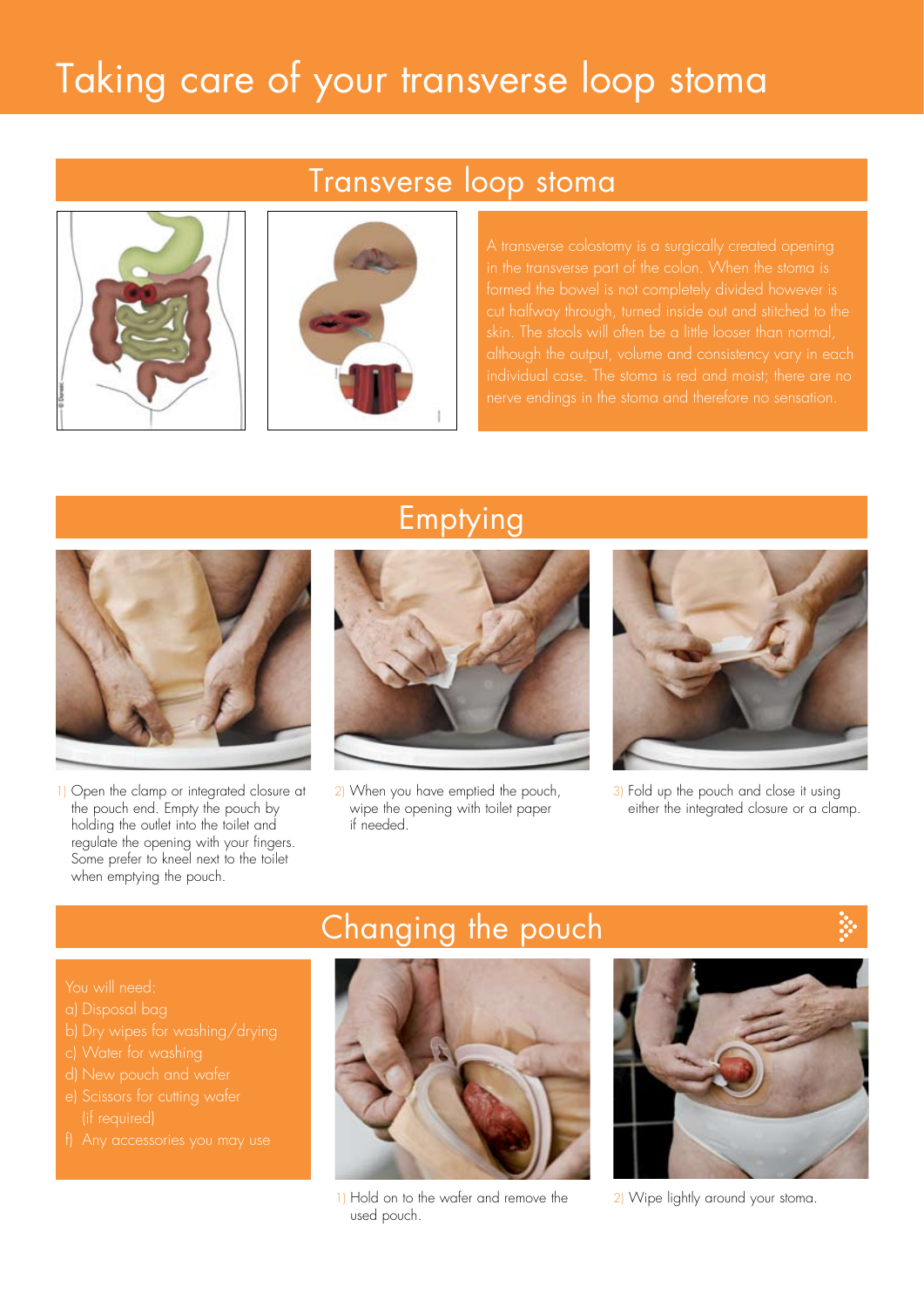# Taking care of your transverse loop stoma





3) Attach the new pouch to the wafer. 4) Press with your fingers all the way around to make sure the pouch is attached to the wafer.

## Changing the wafer and pouch



1) Tighten the skin on your abdomen by pressing it with one hand, whilst carefully removing the pouch and the wafer.



2) Place the used pouch and wafer into a small disposal bag, tie a knot and place them in a waste bin.



3) Wash the area around your stoma with lukewarm water. It's important that the skin surrounding your stoma is completely dry before you attach a new wafer.





4) Remove the protective covering of the adhesive wafer immediately before application.



5) Attach the wafer to your skin and use your fingers to make it fit snuggly around the stoma.



6) You can now attach a new pouch. If your stools are firmer, you may benefit from using a closed pouch.